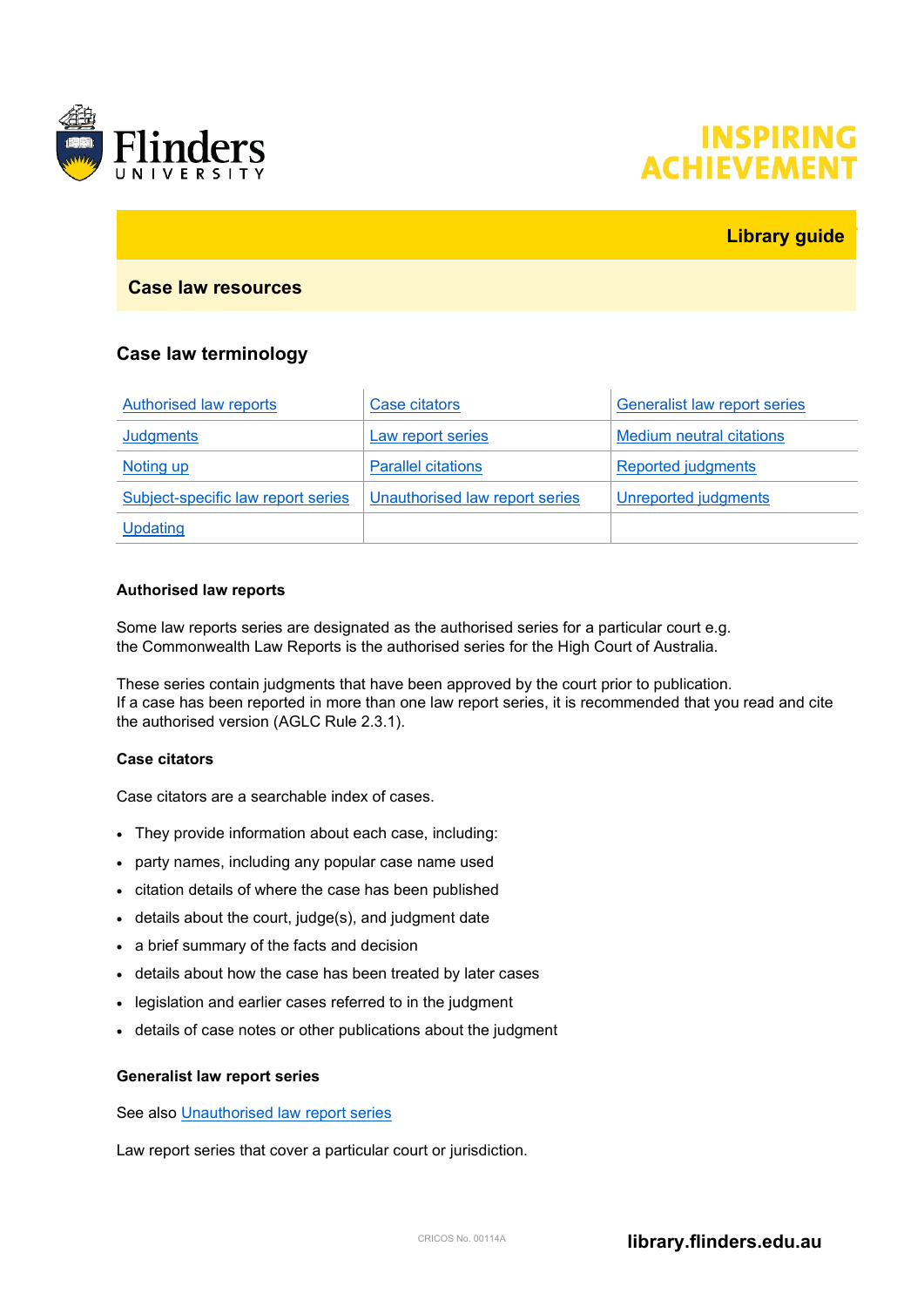e.g. Australian law reports

#### <span id="page-1-0"></span>**Judgments**

The decision of a court in legal proceedings.

Includes the opinion of the court, plus orders.

Please note:

- *judgment* = a decision of a court
- *judgement* = the action of making, or the ability to make, a decision or opinion

#### <span id="page-1-1"></span>**Law report series**

A series of volumes that contain published accounts of judgments.

These publications differ from unreported judgments as they are edited versions of judgments and include additional information, such as

- catchwords a list of subjects
- headnote a summary of the decision, plus orders
- details of legislation and earlier cases referred to
- arguments of legal counsel

#### <span id="page-1-2"></span>**Medium neutral citations**

A system of legal citation that does not depend on format (print or online) or publisher.

It refers to the court or tribunal which heard the case, rather than a law report series.

#### <span id="page-1-3"></span>**Noting up**

The process of checking how a judgment has been used by later cases.

This is required to determine if the law as stated in a judgment is still considered "good law".

Also known as "updating" case law.

#### <span id="page-1-4"></span>**Parallel citations**

Multiple citations that refer to the same judgment.

e.g. where a case has been published in multiple law report series.

You should only use one citation when referring to the judgment - preferably the authorised version, where available (AGLC Rule 2.3.1)

#### <span id="page-1-5"></span>**Reported judgments**

Judgments as published in a law report series.

Reported judgments differ from unreported judgments as they are edited versions and include additional information, such as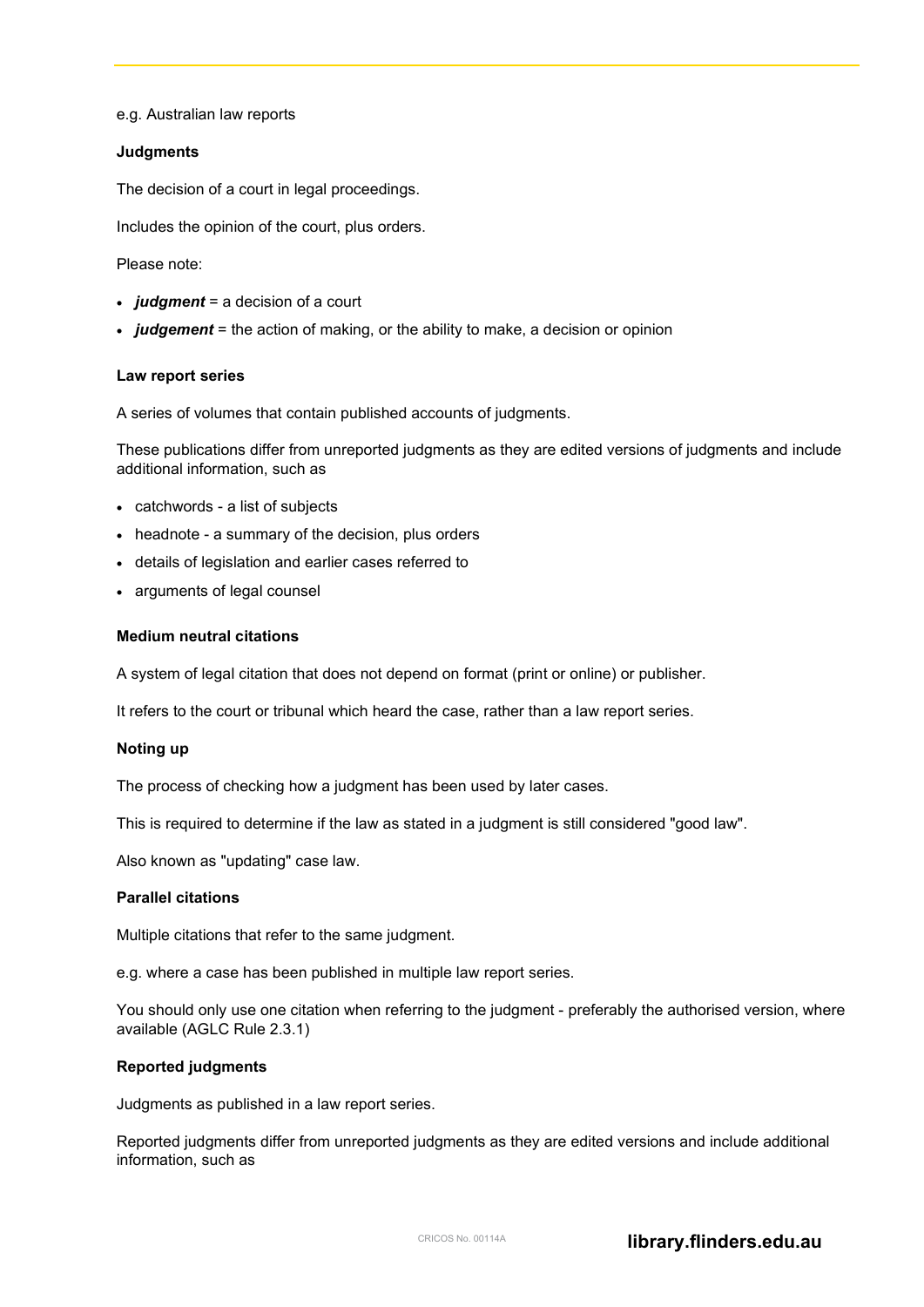- catchwords a list of subjects
- headnote a summary of the decision, plus orders
- details of legislation and earlier cases referred to
- arguments of legal counsel

#### <span id="page-2-0"></span>**Subject-specific law report series**

See also [Unauthorised law report series](#page-2-1)

Law report series that cover a particular legal topic.

<span id="page-2-1"></span>e.g. Australian Torts Reports, Australian Criminal Reports, etc,

#### **Unauthorised law report series**

Law report series that are not authorised (see [Authorised law report series\)](#page-0-0).

Unauthorised law report series might be:

- Generalist
	- cover a particular court or jurisdiction
	- e.g. Australian Law Reports
- Subject-specific
	- cover a legal topic
	- e.g. Australian Torts Reports

## <span id="page-2-2"></span>**Unreported judgments**

Generally unedited versions of judgments made available online. e.g. judgments on AustLII

#### <span id="page-2-3"></span>**Updating**

See ['Noting up'](#page-1-3) (above)

# **Case law citations**

## What are case law citations?

A case law citation is how a judgment is referenced.

It gives the publications details of the judgment, which you can use to locate it.

## What are the different ways a case can be cited?

There are different ways to cite judgments, depending on whether it is a reported or unreported version.

**Citations for reported judgments** refer to the law report series in which the judgment was published. e.g. *Mabo v State of Queensland (No. 2)* (1992) 175 CLR 1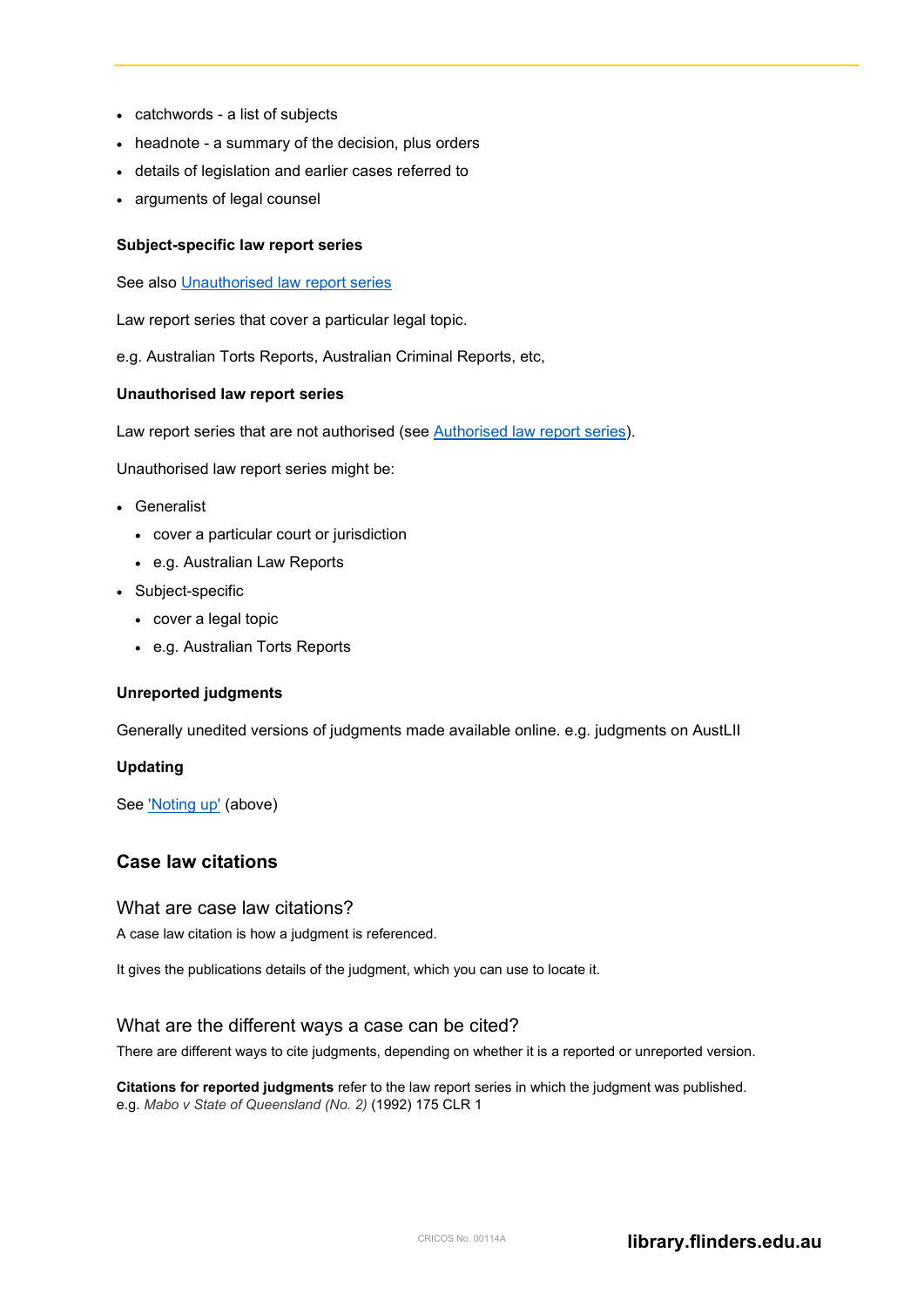This refers to the

- year
- volume number
- abbreviation for the law report series (e.g. Commonwealth Law Reports)
- starting page number

**Citations for unreported judgments** refer to the court or tribunal in which the case was heard. e.g. *Mabo v State of Queensland (No. 2)* [1992] HCA 23

This refers to the

- year
- court (High Court of Australia)
- judgment number

#### What are parallel citations?

Multiple citations that refer to the same judgment.

e.g. where a case has been published in multiple law report series, or where a medium neutral citation is also given.

You should only use one citation when referring to the judgment - preferably the authorised version, where available (AGLC Rule 2.3.1)

## Which version of a case should I read and cite?

Rule 2.3.1 of the *[Australian Guide to Legal Citation](http://www.law.unimelb.edu.au/469B9330-4CA2-11E2-95000050568D0140)* states:

"A reported version of a case should be cited in preference to an unreported version.

"Where a case appears in an 'authorised' report series, this series should be cited in preference to any other reported version.

"Where a case has not been reported in an authorised report series, an unauthorised report series should be cited.

"Generalist unauthorised report series should be cited in preference to subject-specific unauthorised report series."

# How do I recognise if a citation is for a reported judgment or if it is a medium neutral citation?

It can be confusing to determine if a citation is for a...

- case published in a law report series
- a medium neutral citation

#### Sometimes you can tell by the **brackets**

- reported cases will usually have the year in (round brackets)
- medium neutral citations always have the year in [square brackets]

However, some reported cases also have the year in square brackets.

These are series that are organised by year, rather than volume number.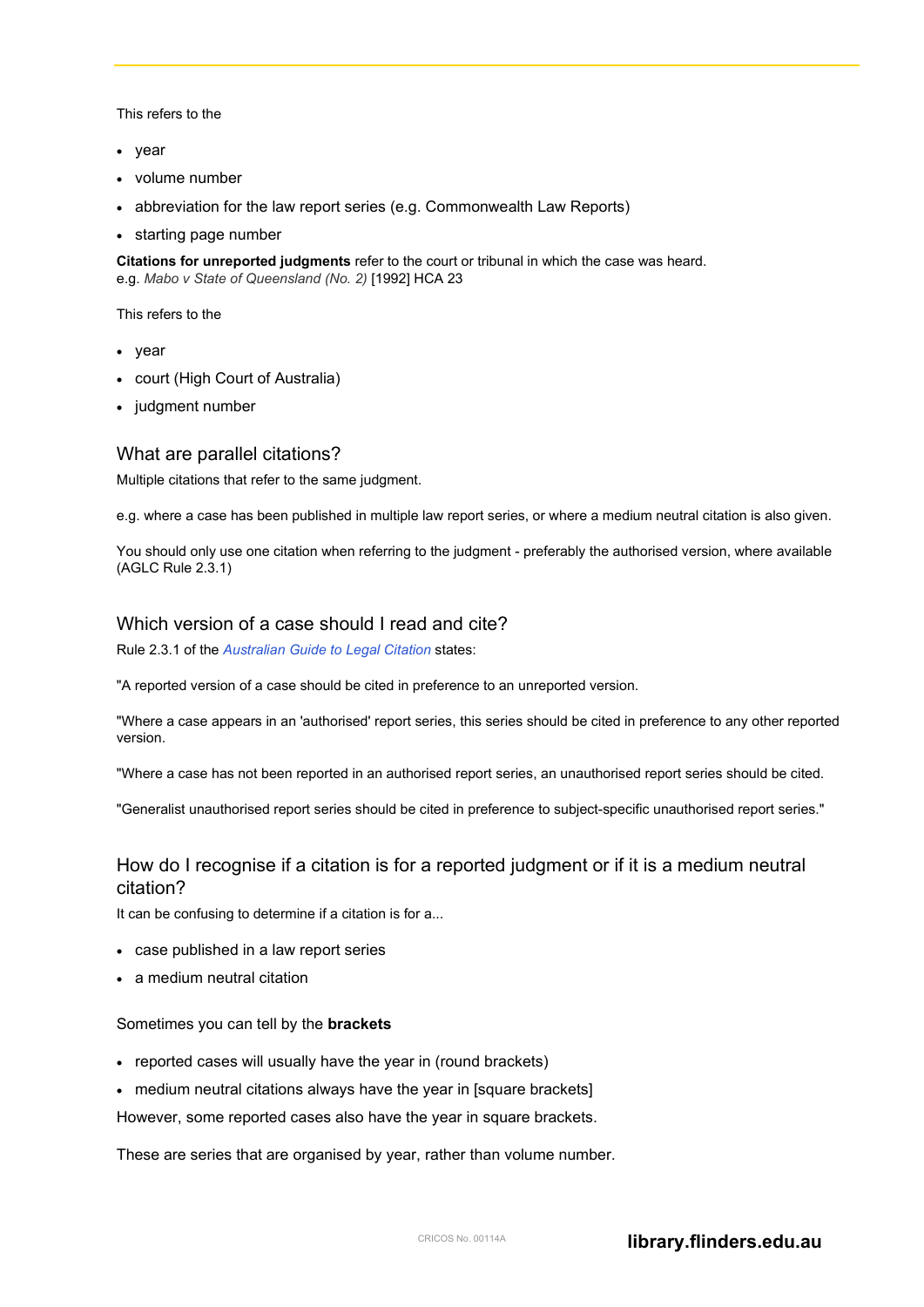Sometimes the best clue is the **abbreviation** - is it for...

- a law report series, or
- a court or tribunal?

Tip: it is likely to be a medium neutral citation is there is a...

- C for court
- T for tribunal

## **How judgements are made available**

#### An unreported version of the decision may be made public

Soon after a judgment has been delivered in court, an unedited text of the decision may be made available online. These are known as unreported judgments.

You can find unreported judgments on:

• [AustLII](http://www.austlii.edu.au/)

Covers most Australian courts and tribunals.

However, many lower courts are not included

• [Unreported Judgments](https://ezproxy.flinders.edu.au/login?url=http://www.lexisnexis.com/au/legal/srcsel/selectedSources.do?origin=SRCQL&sourceId=Q_CAT1000001.T15920904)

Contains decisions of the higer courts and tribunals in Australia, including

- \* High Court of Australia from 1903-
- \* Supreme Court of South Australia from 1987-
- Court websites

These generally only contain recent decisions, with many linking back to AustLII for earlier judgments

## Details about the judgment are added to a case citator/digest

The major legal publishers may decide to add details about the judgment to their online databases. This information includes:

- the case name (and popular name)
- citations of where the case is reported, as well as a medium neutral citation
- details about the court, judge and judgment date
- details of how the case has been treated by later cases
- legislation and earlier cases referred to in the judgment
- citation details of case notes (ie journal articles that analyse the judgment)
- a brief summary of the facts and decision

The two major case citators for Australia are:

• [CaseBase](https://ezproxy.flinders.edu.au/login?url=http://www.lexisnexis.com/au/legal/srcsel/selectedSources.do?origin=SRCQL&sourceId=Q_CAT1000001.T15920900)

An Australian case citator that indexes all reported judgments and many unreported decisions within Australia.

Also covers major UK and international judgments that have been referred to by Australian courts.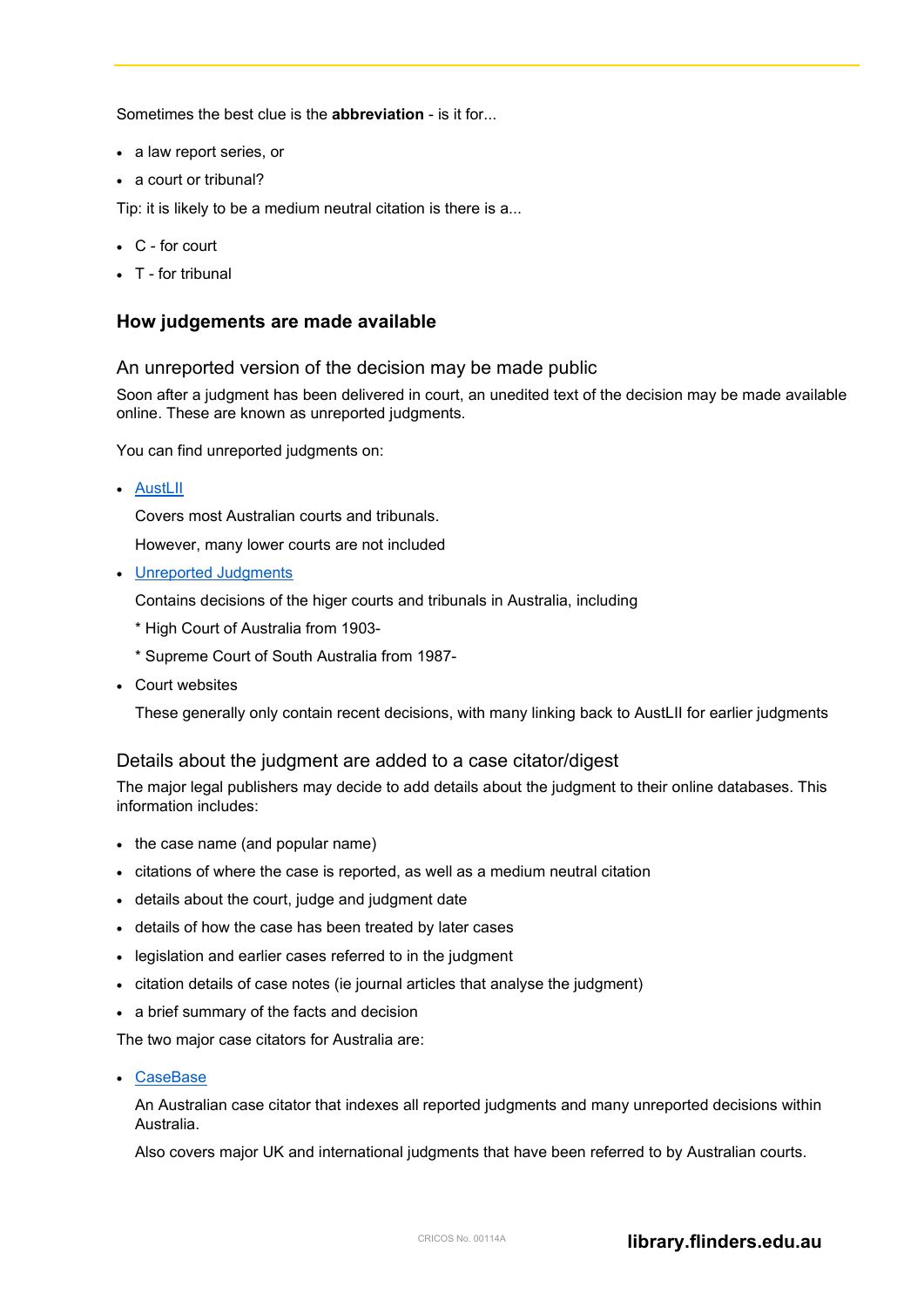#### • [FirstPoint](https://ezproxy.flinders.edu.au/login?url=http://www.westlaw.com.au/maf/app/link/toc?cs=AUNZ_AU_FIRSTPOINT)

An Australian case citator and digest that indexes all reported judgments and many unreported decisions within Australia.

## The judgment may be published in a law report series

Finally, the legal publishers select significant judgments to be published in their law report series. These published cases are known as reported judgments.

As well as replicating the judgment in full, the publishers add further information at the beginning:

- **Catchwords** these are subject headings that describe the areas of law raised in the case
- **Headnote** a summary of the facts and reasons for the decision

If you have a full citation, you can use [Find that Case@Flinders](https://libsys.flinders.edu.au/abbrev/) to locate reported judgments. Type in the abbreviation from the citation to learn where to find the report series online or in the Law Library.

If you do not have a full citation, search for the party names in CaseBase or FirstPoint - once you have the full citation details, you can use Find that Case@Flinders.

## Not every case is published, either in reported or unreported format

Only a select number of cases are published. The decision to publish a case is generally based on:

- the importance of the court the case was heard in
- the precedent value of the judgment e.g. where a judgment made significant changes to the law or explained a legal principle in depth

Other judgments may not be made available at all, either in reported or unreported form. This may be because:

- the case is from one of the lower courts, which often do not publish judgments
- the case is a trial decision, which are often not published
- the case has been suppressed due to the sensitivity of the issue or the parties involved

In these situations, often the best way to find information about the case is to search for news articles.

# **Case citators / digests**

## What are case citators?

Case citators are a searchable index of cases.

They provide information about each case, including:

- party names, including any popular case name used
- citation details of where the case has been published
- details about the court, judge(s), and judgment date
- a brief summary of the facts and decision
- details about how the case has been treated by later cases
- legislation and earlier cases referred to in the judgment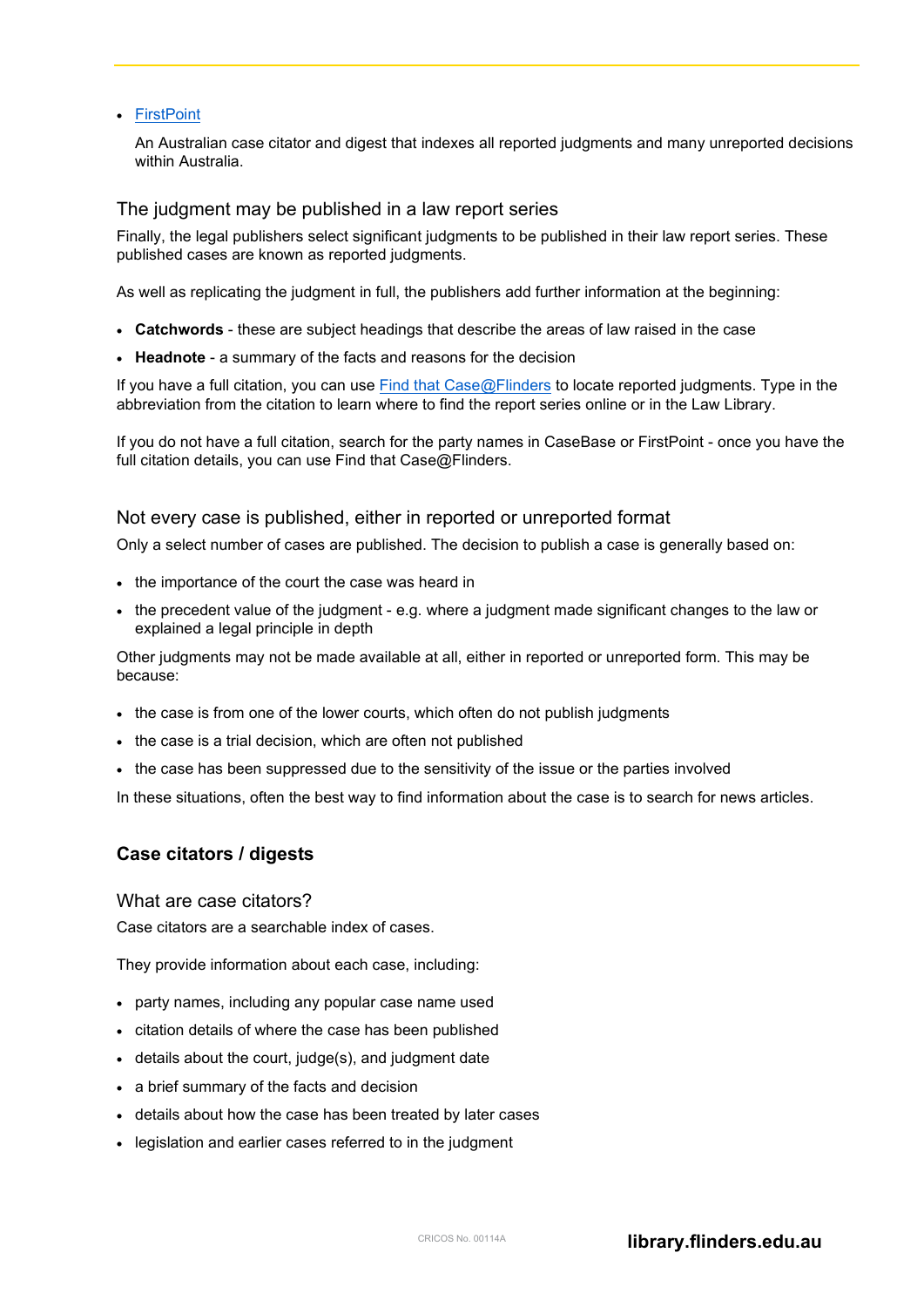• details of case notes or other publications about the judgment

## Why should I use case citators?

You can use case citators to:

- **find full citation details** of a case, where you only have
	- the party names, or
	- a popular case name, or
	- a few facts about the case
- search for cases on a **legal issue or principle**
- **update** or **note-up** cases i.e. find how a case has been treated by later cases, to see whether it is still 'good law'
- search for cases that have **considered legislation**
- search for cases that have interpreted or **defined a word or phrase**
- find **case notes** or summaries these can be very useful to help understand what a case is about and its implications

# Which case citator should I use? CaseBase or FirstPoint?

CaseBase and FirstPoint both index information about Australian cases - however, they differ in a number of ways:

- CaseBase indexes **more cases** than FirstPoint
- CaseBase indexes a select number of judgments from the **United Kingdom** that have been considered by Australian judgments. FirstPoint does not
- FirstPoint has a **subject index** that allows you to browse for cases on a general topic. CaseBase only has a beta version which is still under development
- Casebase includes a quick link to an **unreported version** of many judgments. FirstPoint does not

# **Law reports / unreported judgements**

# What are law reports?

A series of volumes that contain published accounts of judgments.

# What are reported judgments?

Judgments as published in a law report series.

Reported judgments differ from unreported judgments as they are edited versions of a judgment and include additional information, such as:

- catchwords a list of subjects
- headnote a summary of the decision, plus orders
- details of legislation and earlier cases referred to
- arguments of legal counsel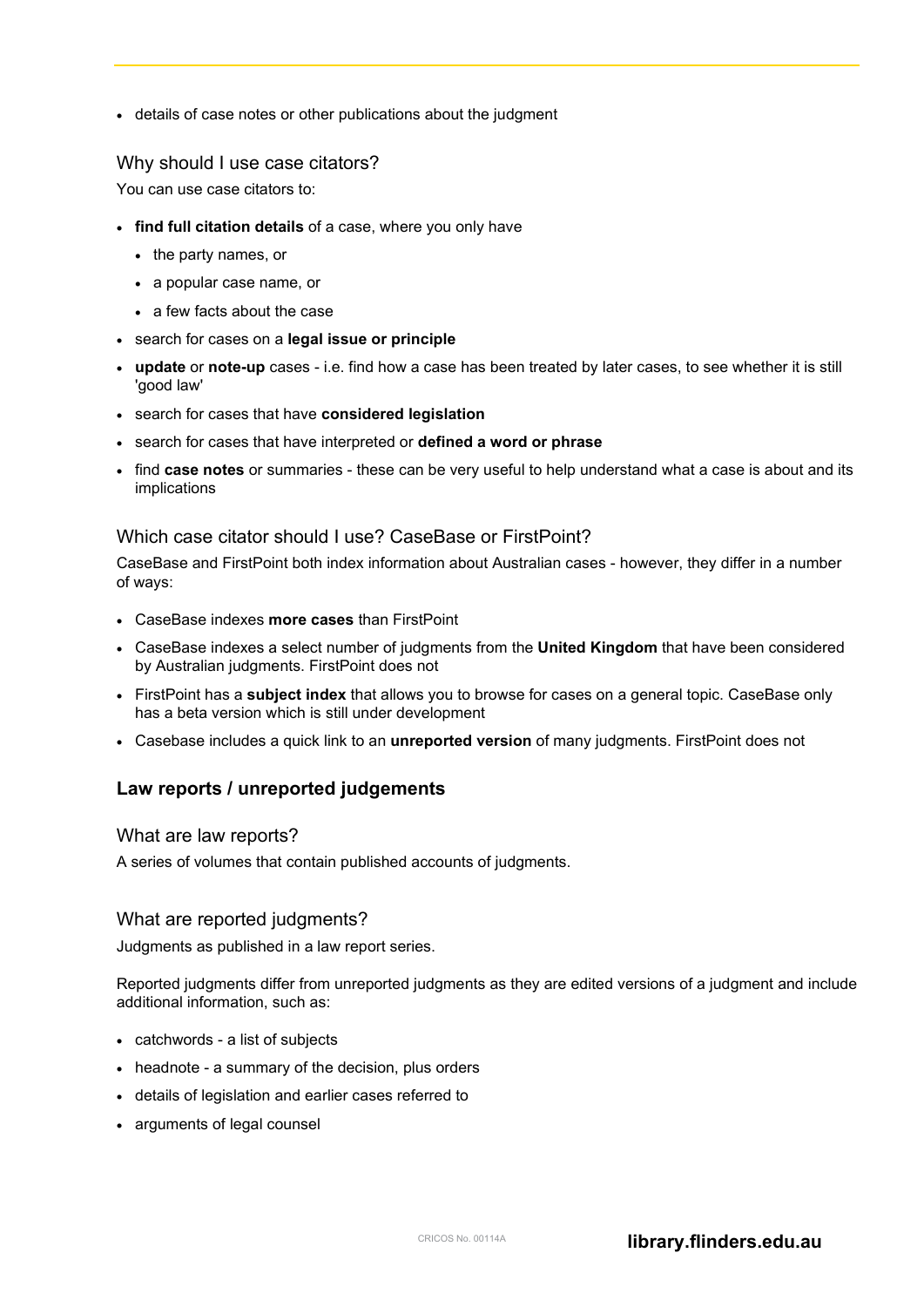# What are unreported judgments?

Generally unedited versions of judgments made available online. e.g. judgments on AustLII

# Where can I find reported judgments?

You can find reported judgments in law report series. These series may be found:

- in print in the Law Library
- online (via the database of the publisher responsible for the series)

The best way to find a case is to use [Find that Case@Flinders.](https://libsys.flinders.edu.au/abbrev/) Simply type in the abbreviation from the citation and you will see a link to the online version of the series, or learn where to find it in the Law Library.

## Where can I find unreported judgments?

You can find unreported judgments on either:

#### [Unreported Judgments \(Lexis Advance\)](https://advance.lexis.com/api/search?source=MTA3MjQxNA.MTA3MjQxNQ.MTA3MjQxNg.MTA3MjQxNw.MTA3MjQxOA.MTA3MjQxOQ.MTA3MjQyMA.MTA3MjQyMQ.MTA3MjQyMg.MTA3MjQyMw.MTA3MjQyNA.MTA3MjYxMw.MTA3MjYxNA.MTA3MjYxNQ.MTA3MjYxNg.MTA3MjYxNw&federationidp=SFHJ6R50981)

Includes full text of unreported judgments (case law) from the higher courts and tribunals for all Australian federal, state and territory jurisdictions.

#### **[AustLII](http://www.austlii.edu.au/)**

Contains the full-text of legislation, unreported judgments (case law), treaties, law journals and law reform reports for all Australian jurisdictions.

Australian legal information including primary legal materials (legislation, treaties and decisions of courts and tribunals); and secondary legal materials created by public bodies for purposes of public access (law reform and royal commission reports for example) and a substantial collection of law journals.

# **Authorised law reports**

What are authorised law reports?

Some law reports series are designated as the authorised series for a particular court.

e.g. the *Commonwealth Law Reports* is the authorised series for the High Court of Australia.

These series contain judgments that have been approved by the court prior to publication.

## Why should I use authorised law report series?

Rule 2.3.1 of the *[Australian Guide to Legal Citation](http://www.law.unimelb.edu.au/469B9330-4CA2-11E2-95000050568D0140)* states:

"Where a case appears in an 'authorised' report series, this series should be cited in preference to any other reported version."